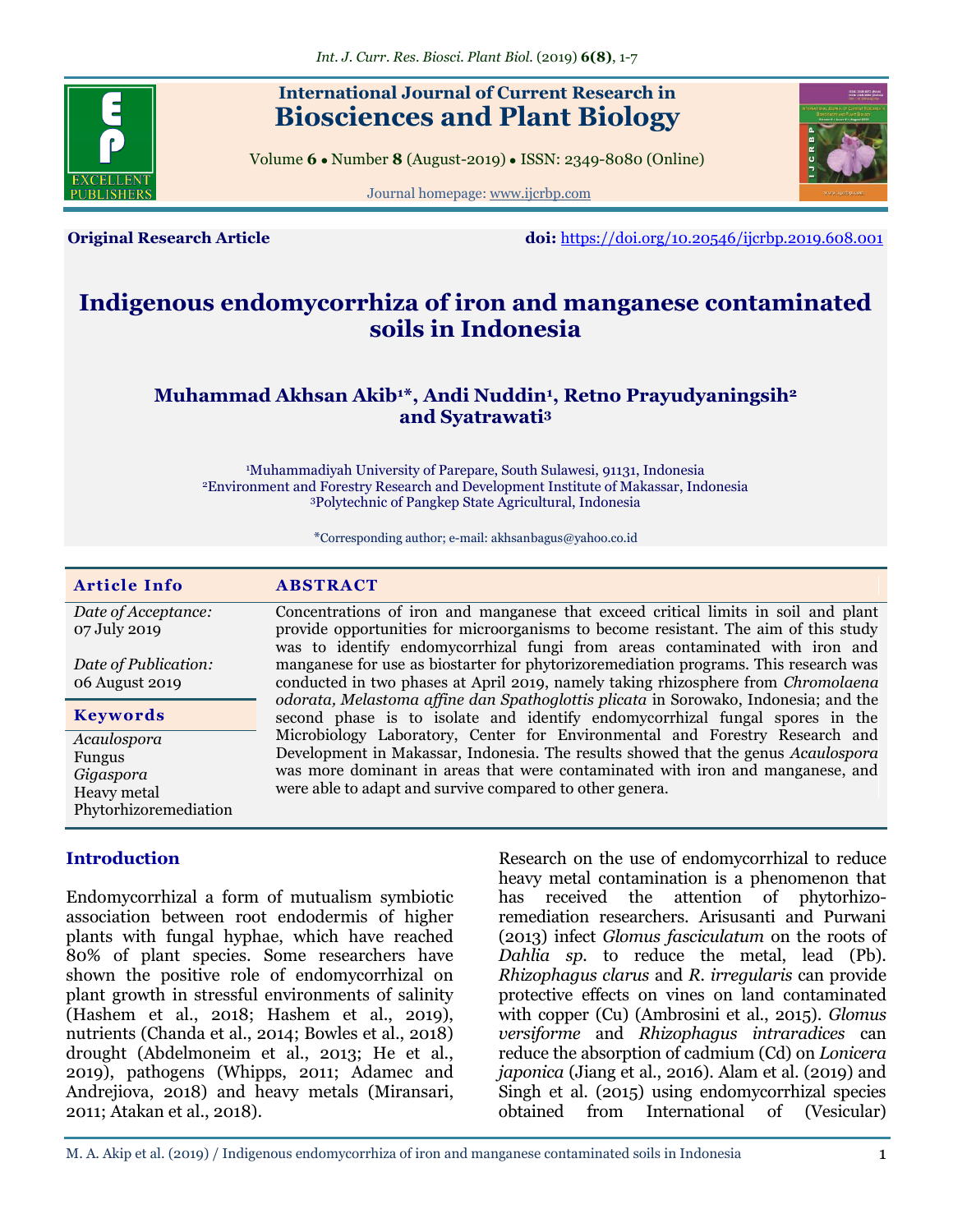Arbuscular Mycorrhizal Fungi (INVAM), West Virginia University (WV), USA, inoculated on *Lens culinaris* to reduce arsenic (As), but the endomycorrhizal used are not indigenous endomycorrhizal from areas that contaminated with heavy metals.

The chemical elements iron (Fe) and manganese (Mn), respectively, have specific gravity of 7.86 g.cm-3 and 7.21 g.cm-3 , so that classified as heavy metals (Engge and Hendrajaya, 2016; Dangeand Dhoble, 2017). Fe and Mn including as microessential heavy metals that can cause metabolic disorders for soil microorganisms if are in high concentrations (Singh and Prasad, 2015; Chu, 2017). Some research results to show that heavy metal pollution give out detrimental effect on the life cycle of soil microorganisms (Xie et al., 2016; Jin et al., 2018) and causes changes in the soil microoganism community structure (Gurave et al., 2015; Wood et al., 2016, Park et al., 2016), but ultimately causes soil microorganisms to become tolerant and resistant (Gurave et al, 2015; Harman and Uphoff, 2019). However, the level of tolerance and resistance between groups of fungus is largely determined by the type of fungus and environment (Ramage et al., 2012; Domka et al., 2019).

Researchers have found several strains of endomycorrhizal fungus that are tolerant of heavy metal stress, namely, *Gigaspora albida* and *Glomus clarum* tolerant of zinc (Zn), cadmium (Cd), lead (Pb) and copper (Cu) (Soares and Siqueira, 2008 ), *Glomus intraradiaces* and *Glomus mosseae* tolerant of Pb and Cd (Adewole et al., 2010; Aram and Golchin, 2013), *Acaulospora morrowiae* tolerant of Cu (Ambrosini et al., 2015), *Acaulospora mellea* tolerant to nickel (Ni) and chromium (Cr) (Spruyt et al., 2014) and *Scutellospora pellucida* tolerant of Zn (Filho et al., 2002; Bano and Ashfaq, 2013).

Endomycorrhizal tolerant and resistant to heavy metals with high concentrations can be a biotechnology agent for the success of post-mining land phytorhizoremediation programs in Sorowako, Indonesia. So that exploring the indigenous Endomycorrhizal fungi spores from areas contaminated with Fe and Mn is the objective of this study, which also provides an opportunity for others researcher to inoculate on endemic plant of location.

#### **Materials and methods**

The study conducted in two phases at April 2019. The first phase, rhizosphere collection of *Chromolaena odorata, Melastoma affine* and *Spathoglottis plicata* at coordinated of  $2^{0}31'57.6$  "S and 121<sup>0</sup>22'50.7" E, Sorowako, Indonesia. The rhizosphere collection method uses a diagonal system (Subramani, 2009; Astiko et al, 2016).

The second phase, endomycorrhizal fungus spores isolated from rhizosphere using the wet sieving technique (Chanda et al., 2014; Shamini and Amutha, 2014) and the sucrose gradient centrifugation method (Walker et al., 1982; Charoenpakdee et al., 2010) at Microbiology Laboratory, Research and Development Center for Environment and Forestry, Makassar, Indonesia. Spore morphology identified using a manual book from the International Culture Collection of Vesicular Arbuscular Mycorrhizal Fungus (INVAM, 2019).

Concentration Fe and Mn in soil was measured while in laboratory of chemistry, Polytechnic of Ujung Pandang, Makassar, using X-Ray Florence Spectrophotometer/Bruker/S2 Ranger, concentration Fe and Mn in soil can be seen in Fig. 1.

#### **Results and discussion**

Concentrations of Fe and Mn in nickel post-mine area of Sorowako have exceeded critical limit for the environment and plants (Fig. 1), some researchers suggest that critical limit for Fe in the soil were 100,000 ppm (Mengel and Kirdy, 1987) and in plants were 1,000 ppm (Ministry of State for Population and Environment of the Republic of Indonesia and Dalhousie University Canada, 1992), while for Mn, the critical limit in the soil were 1,500 ppm (Liphadzi and Kirkham, 2005) and in plants was 400 ppm (Jones, 1979).

Fe concentration and high Mn is likely caused by mining activities, especially when returning overburden, so that it can have a toxic effect on the activity of soil microorganisms to develop and reproduce, but according to Ivshina et al (2013) that strategy to adaptation and tolerance also owned by each organism in unfavorable environment.

M. A. Akip et al. (2019) / Indigenous endomycorrhiza of iron and manganese contaminated soils in Indonesia 2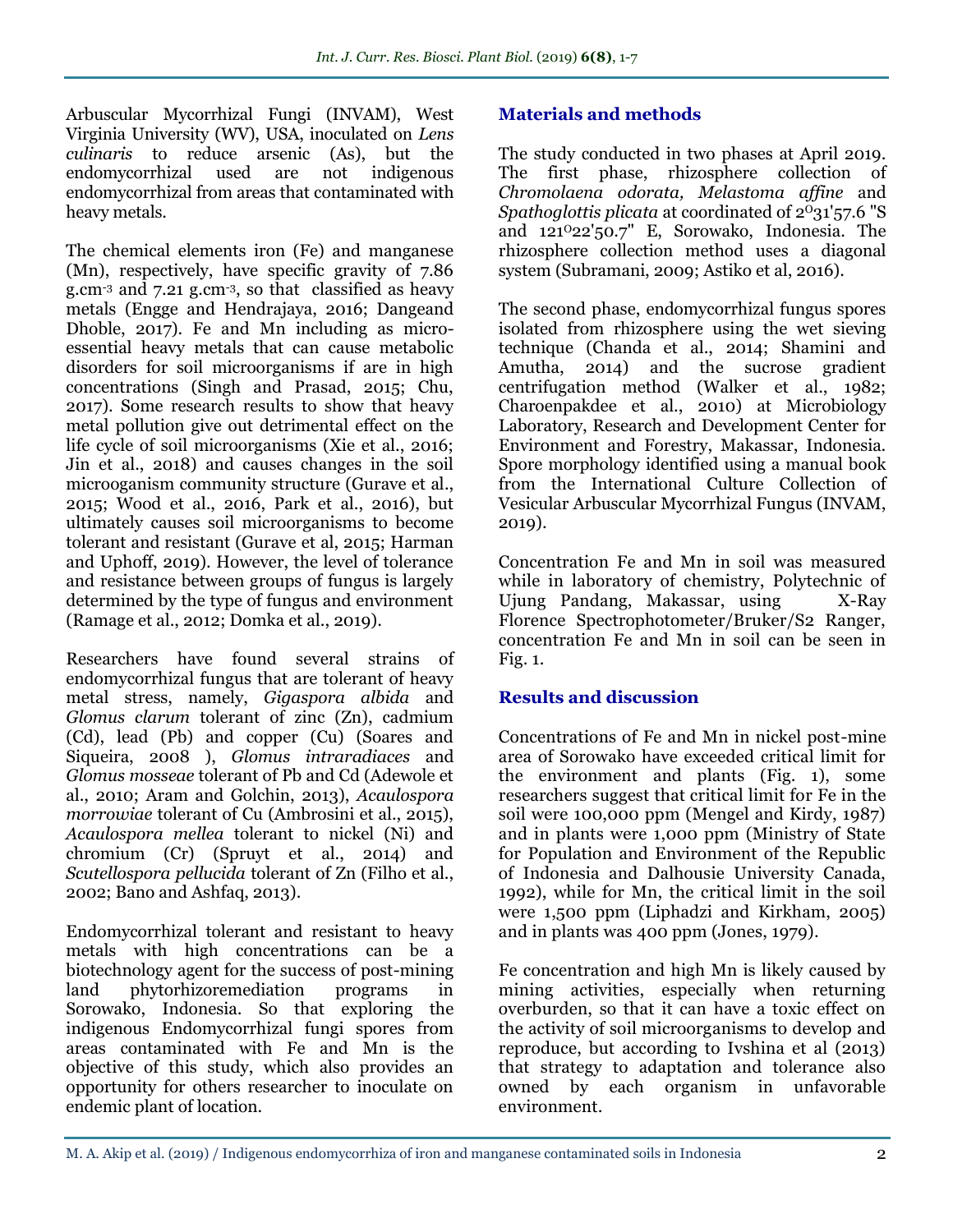Endomycorrhizal also have defense strategy to heavy metal stress, the strategy is likely to involve one of the mechanisms, including: (i) new expression of fungus gene (Cicatelli et al., 2010; Ferrol et al., 2016), (ii) metal of quarantined and deposited at extracellular (Koohi, 2014; Chen et al., 2018), (iii) produce of metal binding protein (Singh, 2012; Hrynkiewicz et al., 2012), (iv) reduce of metal absorption (Karimi et al., 2011; Emamverdian et al., 2015), (v) increase efflux (Hildebrandt et al., 2007; Tiwari and Lata, 2018), (vi) formation of complexes outside the cell (Violante et al., 2010; Singh et al., 2016), (vii) release of organic acids (Adeleke et al., 2017; Mishra et al., 2017), and (viii) ligand synthesis such as polyphosphates and metallothionein (Ferrol et al., 2016; Zhan et al., 2019).



**Fig. 1:** Concentrations of Fe and Mn in nickel postmine area of Sorowako, Indonesia (CLS, Critical limit in soil; CLP, Critical limit in plant). Data is displayed in logarithmic form.

Indigenous endomycorrhiza spores identified in various plant rhizosphere, obtained spores from two genera that are able to adapt in areas that have high concentrations of Fe and Mn, namely *Acaulospora sp*. and *Gigaspora sp.*; *Acaulospora sp.* was the genus mycorrhiza which belongs to the family Acaulosporaceae. This genus has several characteristics including having 2-3 spore walls, spores formed on the side of the neck of the sporiferoussaccule, globose to elliptical, hyaline, yellow, or yellowish red, spore diameter between  $74-289$  µm (INVAM, 2019), however, the diameter of the spores found by Akib et al. (2018) on nickelcontaminated land ranged from 60 - 80 μm.

*Gigaspora* sp. was the mycorrhizal genus that belongs to the Gigasporaceae family. This genus has characteristics, among others, spores are produced singly in the soil, not having a layer of inner spore walls, have bulbous suspensors, globose or sub-globose shaped, creamy to yellow in color, 206-358 μm in diameter (INVAM, 2019). The recearch results of Akib et al. (2018) in the nickel post-mine area found spores of *Gigaspora sp.* with diameter of 203 - 235 μm.



**Fig. 2:** Spores morphology of *Acaulospora sp.* (a) and *Gigaspora sp.* (b) which isolated from area contaminated with Fe and Mn (Note: sw, cell wall; sc, saccule; sh, substanding hyphae; hf, hyphae).

The presence of indigenous endomycorrhizal spores in environment contaminated with Fe and Mn, allegedly do one of strategic defense, as has explained by researchers. However, according to Herrera et al. (2018), the ability of adaptation and resistance of indigenous endomycorrhizal to be tolerant, it is possible follow the intracellular metal binding mechanism through ligand synthesis (metallothionein, polyphosphate), and / or accumulate metals to in vacuoles.

Calculation of spore's indigenous endomycorrhizal number per 1000 mg of rhizosphere contaminated with Fe and Mn were found in different amounts, and dominated by the genus *Acaulospora sp.* (Table 1). This is probably due to *Acaulospora sp.*  having more than one cell wall, so it has a stronger defense against heavy metal stress than *Gigaspora sp*. According to Upadhyaya et al. (2010) and Koohi (2014) that endomycorrhizae can store heavy metals in hyphal cell walls, specifically stored in crystalloids in the mycelium, this explanation reinforced by Chaves et al. (2002) and Chen et al. (2018) who show that in roots of plants that are contaminated with heavy metals, it is seen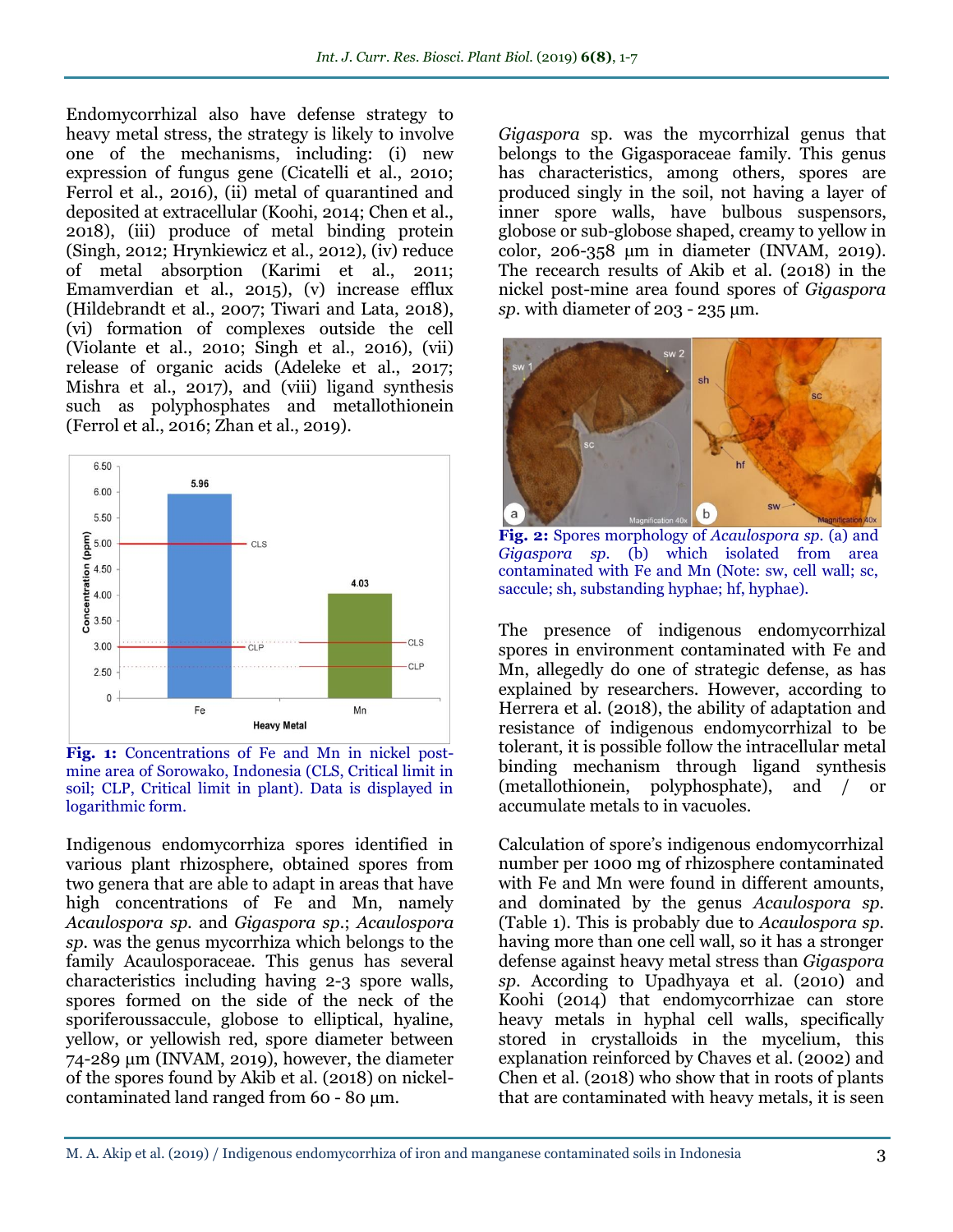that the endomycorrhizal extra radical mycelium is able to absorb and accumulate heavy metals outside the mushyel wall of hyphal wall zone, in cell wall, and in cytoplasm of fungus hyphae, while

the research results of Tuheteru et al. (2017) show that utilization *Acaulospora tuberculata* can increase Mn, Fe, Cr and Ni uptake of *Nauclea orientalis* L.

|  | Table 1. Number of indigenous endomycorrhizal spores per 1000 mg of rhizosphere sample. |  |  |  |  |
|--|-----------------------------------------------------------------------------------------|--|--|--|--|
|  |                                                                                         |  |  |  |  |

|                  | <b>Rhizosphere of pioneer plant</b> | <b>Number of spores</b> |    |  |  |  |  |
|------------------|-------------------------------------|-------------------------|----|--|--|--|--|
| Family           |                                     | <b>GS</b>               | AC |  |  |  |  |
| Asteraceae       | Chromolaena odorata                 |                         | 24 |  |  |  |  |
| Melastomataceae  | Melastoma affine                    |                         |    |  |  |  |  |
| Nephrolepidaceae | Nephrolepis exaltata                |                         | 13 |  |  |  |  |
|                  |                                     |                         |    |  |  |  |  |

Note: GS, *Gigaspora sp.*; AC, *Acaulospora sp*.

Several studies have reported that indigenous endomycorrhiza effectively and efficiently infect endodermis of plant roots in areas that are contaminated with heavy metals (Vaishaly et al., 2015; Shakeel and Yaseen, 2015; Kumar and Saxena, 2019). According to Zadehbagheri et al. (2014) that indigenous endomycorrhizal isolates that develop and reproduce naturally in areas contaminated with heavy metals are more tolerant than isolates originating from non-polluted areas. Thus, filtering tolerant indigenous endomycorrhizal isolates needs to be done to ensure the effectiveness of symbiosis between endomycorrhiza and endodermis of plant roots. Therefore, it is very important to infect endodermis of endemic plant roots with indigenous endomycorrhizal isolates in future studies.

#### **Conclusion**

Indigenous endomycorrhizal of genus *Acaulospora sp.* and *Gigaspora sp*. that are able to adapt in areas contaminated with Fe and Mn have been found in Sorowako and can be used as sources of inoculum in phytorhizoremediation programs combined with endemic plants.

# **Acknowledgement**

Authors sincerely thank Ministry of Research, Technology and Higher Education of the Republic of Indonesia for providing support through a grant of basic research competition in 2019 and special thanks to Makole Nuha, Mr. H. Andi Baso, AM Opu To Lamattulia, my brother Mr. Syamsul Amri Akib, Mr. Komaruddin and friends, for all the help during our activities in Sorowako.

# **Conflict of interest statement**

Authors declare that they have no conflict of interest.

# **References**

- Abdelmoneim, T. S., Moussa, T. A. A., Almaghrabi, O. A., Alzahrani, H. S., Abdelbagi, I., 2013. Increasing plant tolerance to drought Stress by inoculation with arbuscular mycorrhizal fungi. Life Sci. J. 10, 3273-3280.
- Adamec, S., Andrejiova, A., 2018. Mycorrhiza and stress tolerance of vegetables. Acta Hortic. Regiotec. 2, 30-35.
- Adeleke, R., Nwangburuka, C., Oboiriende, B., 2017. Origins, roles and fate of organic acids in soils. South Afr. J. Bot. 108, 393-406.
- Adewole, M. B., Awotoye, O. O., Ohiembor, M. O., Salami, A. O., 2010. Influence of mycorrhizal fungi on phytoremediating potential and yield of sunflower in Cd and Pb polluted soils. J. Agric. Sci. 55, 17-28.
- Akib, M. A., Mustari, K., Kuswinanti, T., Syaiful, S, A., 2018. Identification and abundance of indigenous endomycorrhiza isolated from nickel post-mining plantation in Sorowako. Int. J. Curr. Res. Biosci. Plant Biol. 5(4), 8-16.
- Alam, M. Z., Hoque, M. A., Ahammed, G. J., Carpenter-Boggs, L. 2019. Arbuscular mycorrhizal fungi reduce arsenic uptake and improve plant growth in *Lens culinaris*. Plos One 14(5), e0211441.
- Ambrosini, V. G., Voges, J. G., Canton, L., Couto, R. R., Ferreira, P. A. A., Comin, J. C., Melo, G. W. B., Brunetto, G., Soares, C. R. F. S., 2015. Effect of arbuscular mycorrhizal fungi on young vines in copper-contaminated soil. Braz.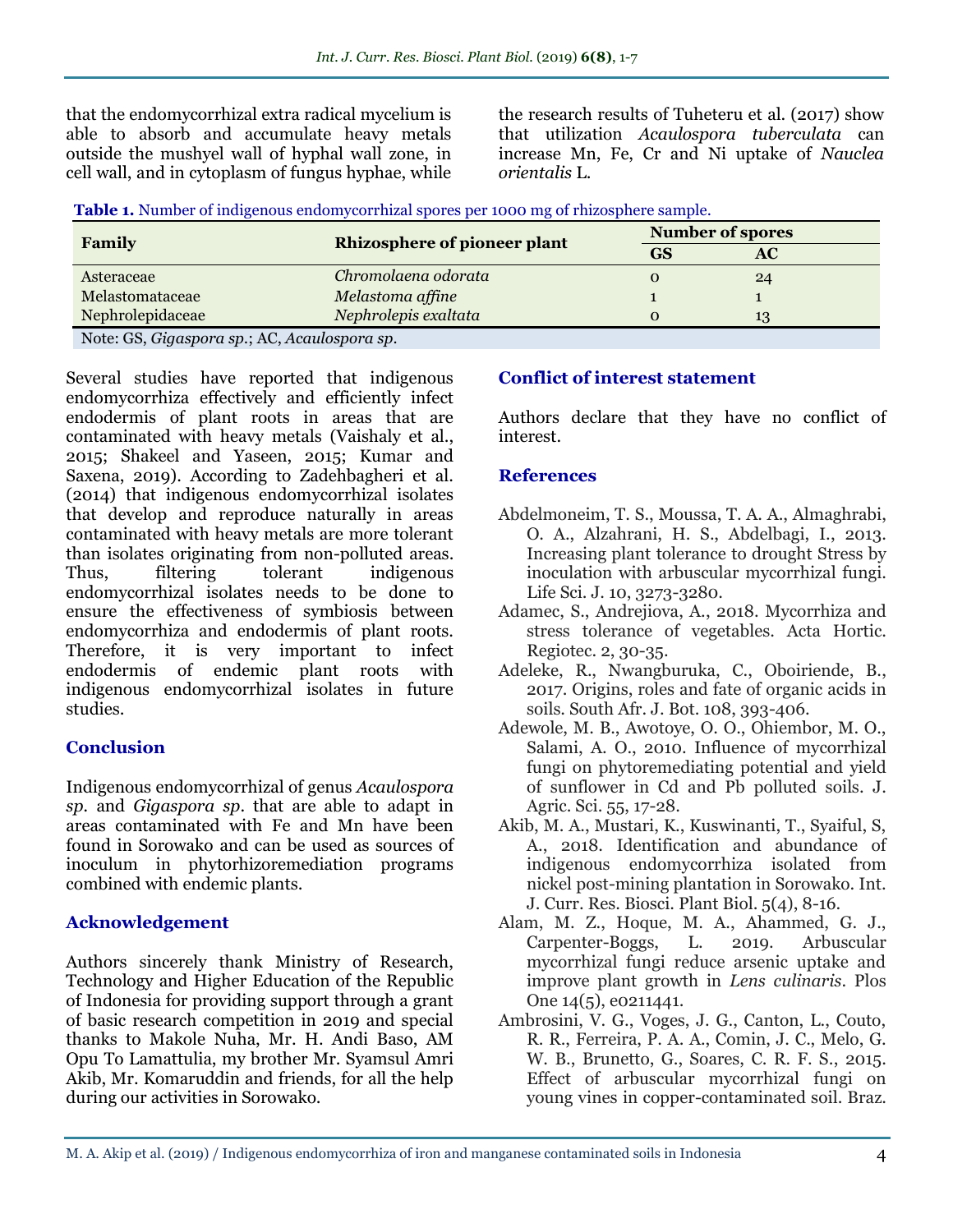J. Microbiol. 46, 1045-1052.

- Aram, H., and Golchin, A. 2013. The effects of arbuscular mycorrhizal fungi on nitrogen concentration of berseem clover in contaminated soil with cadmium. J. Chem. Health Risks 3, 53-58.
- Arisusanti, R. J., Purwani, K. I., 2013. Pengaruh Mikoriza *Glomus fasciculatum* terhadap Akumulasi Logam Timbal (Pb) pada Tanaman *Dahlia pinnata*. J. Sains SeniPomits 2, 69-73.
- Astiko, W., Fauzi, M. T., Sukartono, 2016. Mycorrhizal population on various cropping systems on sandy soil in Dryland Area of North Lombok, Indonesia. Nusantara Biosci. 8, 66- 70.
- Atakan, A., Ozkaya, H. O., Erdogan, O. 2018. Effects of arbuscular mycorrhizal fungi (AMF) on heavy metal and salt stress. Turk. J. Agric. Food Sci. Technol. 6, 1569-1574.
- Bano, S. A., Ashfaq, D., 2013. Role of mycorrhiza to reduce heavy metal stress. Natural Sci. 5, 16- 20.
- Bowles, T. M., Jackson, L. E., Cavagnaro, T. R., 2018. Mycorrhizal fungi enhance plant nutrient acquisition and modulate nitrogen loss with variable water regimes. Glob. Chang. Biol. 24, e171-e182.
- Chanda, D., Sharma, G. D., Jha, D. K., 2014. Isolation and identification of some arbuscular mycorrhiza (AM) fungi for phytoremediation in soil contaminated with paper mill effluent. Int. J. Curr. Microbiol. App. Sci. 3, 527-539.
- Charoenpakdee, S., Phosri, C., Dell, B., Lumyong, S., 2010. The mycorrhizal status of indigenous arbuscular mycorrhizal fungi of physic nut (*Jatropha curcas*) in Thailand. Mycosphere 1, 167–181.
- Chavez, C. G., D'Haen, J., Vangronsveld, J., Dodd, J. C. 2002. Copper sorption and accumulation by the extraradical mycelium of different *Glomus spp*. (arbuscular mycorrhizal fungi) isolated from the same polluted soil. Plant Soil 240, 287–297.
- Chen, B., Nayuki, K., Kuga, Y., Zhang, X., Wu, S., Ohtomo, R., 2018. Uptake and intraradical immobilization of cadmium by arbuscular mycorrhizal fungi as revealed by a stable isotope tracer and synchrotron radiation μXray fluorescence analysis. Microbes Environ. 33, 257-263.
- Chen, M., Arato, M., Borghi, L., Nouri, E., Reinhardt, D., 2018. Beneficial services of

arbuscularmycorrhizal fungi – from ecology to application. Front. Plant Sci. 9, 1270.

- Chu, D., 2017. Effects of heavy metals on soil microbial community. IOP Conf. Series: Earth and Environmental Science 113: 012009.
- Cicatelli, A., Lingua, G., Todeschini, V., Biondi, S., Torrigiani, P., Castiglione, S., 2010. Arbuscular mycorrhizal fungi restore normal growth in a white poplar clone grown on heavy metalcontaminated soil, and this is associated with upregulation of foliar metallothionein and polyamine biosynthetic gene expression. Ann. Bot. 106, 791-802.
- Dange, S. S., Dhoble, R. M., 2017. Iron removal by adsorption. Int. J. Sci. Technol. Eng. 3, 603- 606.
- Domka, A. M., Rozpadek, P., Turnau, K., 2019. Are fungal endophytes merely mycorrhizal copycats? the role of fungal endophytes in the adaptation of plants to metal toxicity. Front. Microbiol. 10, 371.
- Emamverdian, A., Ding, Y., Mokhberdoran, F., Xie, Y., 2015. Heavy metal stress and some mechanisms of plant defense response. Scient. World J. Article ID 756120. 18 pages.
- Engge, Y., Hendrajaya, L., 2016. Prinsip Dan Proses Fisika Dalam Penambangan Mangan (Mn) Di Kabupaten Timor Tengah Selatan, Provinsi Nusa Tenggara Timur. Prosiding Seminar Nasional Pendidikandan Saintek, pp.286-296.
- Ferrol, N., Tamayo, E., Vargas, P., 2016. The heavy metal paradox in arbuscular mycorrhizas: From mechanisms to biotechnological applications. J. Exp. Bot. 67, 6253-6265.
- Filho, O. K., Siqueira, J. O., Moreira, F. M. S., 2002. Vesicular arbuscular mycorrhizae fungi in soils polluted with heavy metals. Rev. Bras. Cien. Solo 26, 125-134.
- Gurave, N. A., Korde, V. V., Dhas, S. S., Disale, M., 2015. Isolation and identification of heavy metal resistant bacteria from petroleum soil of Loni, Ahmednagar. Eur. J. Exp. Biol. 5, 6-11.
- Harman, G. E., Uphoff, N., 2019. Symbiotic rootendophytic soil microbes improve crop productivity and provide environmental benefits. Hindawi Scientifica, Article ID 9106395.
- Hashem, A., Abd\_Allah, E. F., Alqarawi, A. A., Wirth, S., Egamberdieva, D., 2019. Comparing symbiotic performance and physiological responses of two soybean cultivars to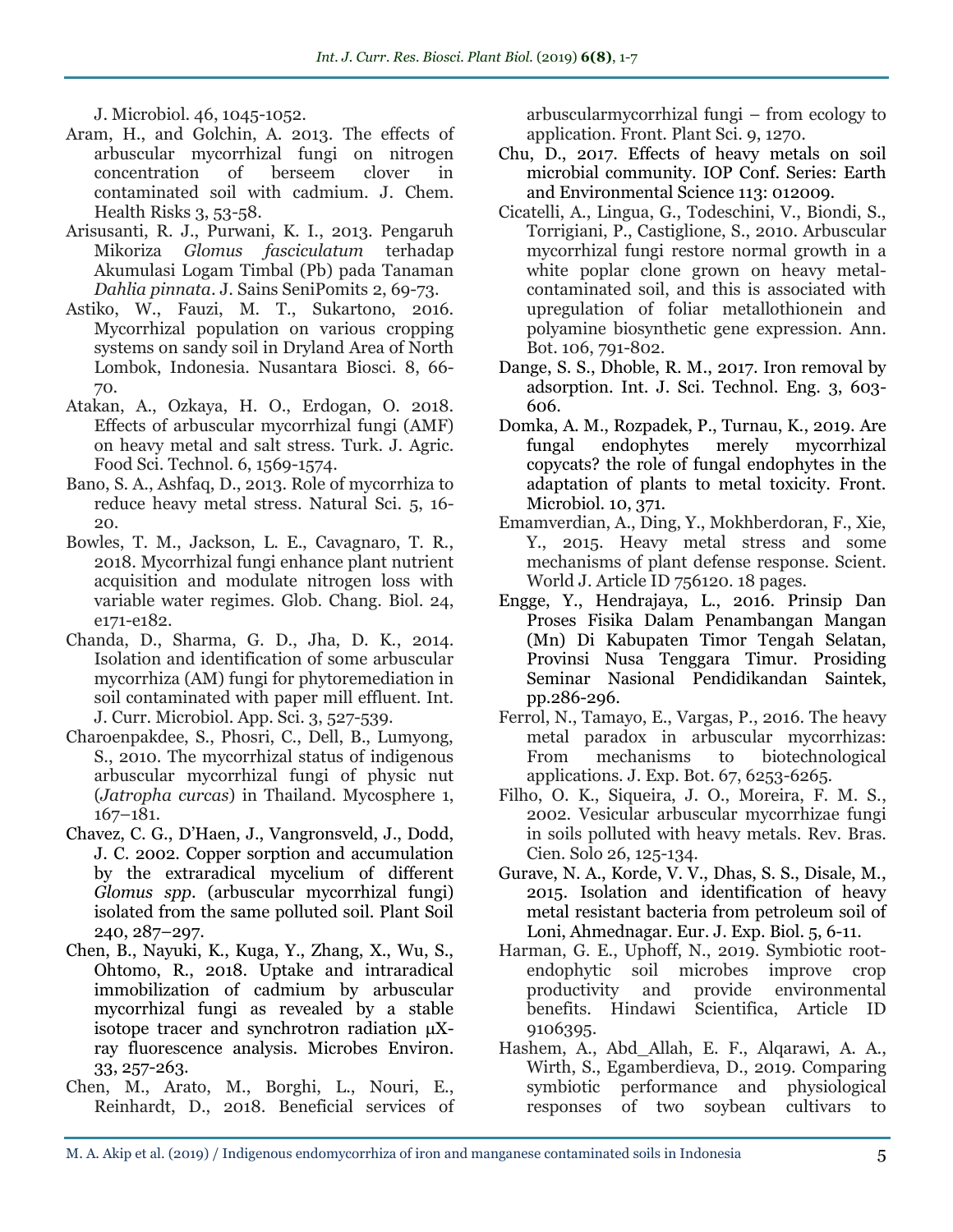arbuscular mycorrhizal fungi under salt stress. Saudi J. Biol. Sci. 26, 38-48.

- Hashem, A., Alqarawi, A. A., Radhakrishnan, R., Al-Arjani, A. F., Aldehaish, H. A., Egamberdieva, D., Abd\_Allah, E. F., 2018. Arbuscular mycorrhizal fungi regulate the oxidative system, hormones and ionic equilibrium to trigger salt stress tolerance in *Cucumis sativus* L. Saudi J. Biol. Sci. 25, 1102– 1114.
- He, J. D., Wu, Q. S., Zou, Y. N., 2019. Effects of mycorrhiza and drought stress on the diversity of fungal community in soils and roots of trifoliate orange. Biotechnology 18, 32-41.
- Herrera, H., Valadares, R., Oliveira, G., Fuentes, A., Almonacid, L., Nascimento, S. V., Bashan, Y., Arriagada, C., 2018. Adaptation and tolerance mechanisms developed by mycorrhizal *Bipinnula fimbriata* plantlets (Orchidaceae) in a heavy metal-polluted ecosystem. Mycorrhiza 28, 651.
- Hildebrandt, U., Regvar, M., Bothe, H., 2007. Arbuscular mycorrhiza and heavy metal tolerance. Phytochemistry 68, 139-146.
- Hrynkiewicz, K., Dabrowska, G., Baum, C., Niedojadlo, K., Leinweber, P. 2012. interactive and single effects of ectomycorrhiza formation and bacillus cereus on metallothionein mt1 expression and phytoextractionof cd and zn by willows. Water Air Soil Pollut. 223, 957-968.
- INVAM, 2019. International Culture Collection of Vesicular ArbuscularMycorrhizal Fungi. http://invam.caf.wvu.edu
- Ivshina, I. B., Kuyukina, M. S., Kostina, L. V. 2013. Adaptive mechanisms of nonspecific resistance to heavy metal ions in alkanotrophic actinobacteria. Russ. J. Ecol. 44, 123-130.
- Jiang, Q. Y., Zhuo, F., Long, S. H., Zhao, H. D., Yang, D. J., Ye, Z. H., Li, S. S., Jing, Y. X., 2016. Can arbuscular mycorrhizal fungi reduce Cd uptake and alleviate Cd toxicity of *Lonicera japonica* grown in Cd-added soils? Scient. Rep. 6, 21805.
- Jin, Y., Luan, Y., Ning, Y., Wang, L., 2018. Effects and mechanisms of microbial remediation of heavy metals in soil: A critical review. Appl. Sci. 8, 1336.
- Jones, U.S., 1979. Fertilizers and Soil Fertility. Reston Publ. Co., Virginia. 264p.
- Karimi, A., Khodaverdiloo, H., Sepehri, M., Sadaghiani, M. S., 2011. Arbuscular mycorrhizal fungi and heavy metal

contaminated soils. Afr. J. Microbiol. Res. 5, 1571-1576.

- Koohi, S. S., 2014. Role of arbuscular mycorrhizal (AM) fungi in phytoremediation of soils contaminated: a review. Int. J. Adv. Biol. Biomed. Res. 2, 1854-1864.
- Kumar, S., Saxena, S., 2019. Arbuscular mycorrhizal fungi (AMF) from heavy metalcontaminated soils: molecular approach and application in phytoremediation. In: Biofertilizers for Sustainable Agriculture and Environment (Eds.: Giri, B., Prasad, R., Wu, Q.S., Varma, A.). Soil Biol. 55, 489-500.
- Liphadzi, M. S., Kirkham, K. B., 2005. Phytoremediation of soil contaminated with heavy metals: a technology for rehabilitation of the environment. South Afr. J. Bot. 71(1), 24- 37.
- Mengel, K., Kirby, E., 1987. Principles of Plant Nutrition. International Potash Inst. Bern Switzerland.
- Ministry of State for Population and Environment Republic of Indonesia and Dalhousie University Canada. 1992. Environmental Management in Indonesia. Report on Soil Quality Standards for Indonesia (Interim Report).
- Miransari, M., 2011. Hyperaccumulators, arbuscular mycorrhizal fungi and stress of heavy metals. Biotechnol. Adv. 29, 645-653.
- Mishra, J., Singh, R., Arora, R. K., 2017. Alleviation of heavy metal stress in plants and remediation of soil by rhizosphere microorganisms. Front. Microbiol. 8, 1706.
- Park, H., Lee, E. H., Ka, K. H., Eom, A. H. 2016. Community structures of arbuscular mycorrhizal fungi in soils and plant roots inhabiting abandoned mines of Korea. Mycobiology 44, 277-282.
- Ramage, G., Rajendran, R., Sherry, L., Williams, C., 2012. Fungal biofilm resistance. Int. J. Microbiol., Article ID 528521.
- Shakeel, M., Yaseen, T., 2015. An insight into phytoremediation of heavy metals from soil assisted by ancient fungi from Glomeromycotaarbuscular mycorrhizal fungi. Sci. Technol. Develop. 34, 215-220.
- Shamini, S., Amutha, K. D., 2014. Techniques for extraction of arbuscular mycorrhizal fungi spores. Int. Front. Sci. Technol. 2, 1-6.
- Singh, A., Prasad, S. M., 2015. Remediation of heavy metal contaminated ecosystem: An